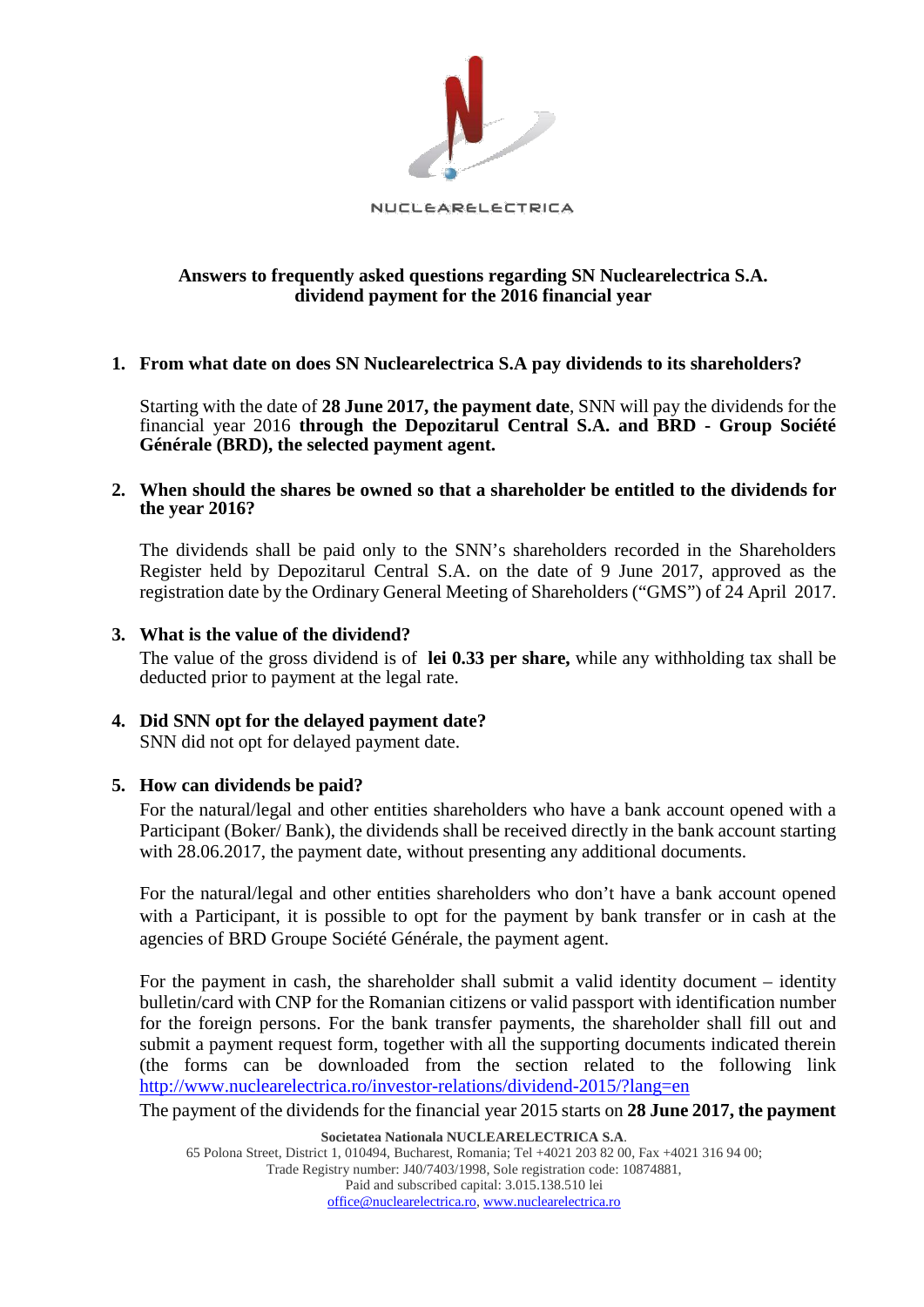**date.** 

# **6. What documents are needed in order to transfer the dividends into an accoun**t?

The transfer of dividends in a bank account, is performed based in the option of each shareholder, as follows:

- For the shareholders who have an account opened with a Participant (broker/ bank), the dividends for 2016 will be automatically transferred in the bank account declared at the moment of concluding the contract for financial investment services with the Participant;
- For the shareholders who don't have an account opened with a Participant, there are two options as follows:
	- o Submitting to SNN until 16.06.2017 the form "Application for payment by bank transfer of the net dividends distributed by SN Nuclearelectrica S.A. – Individual shareholders" or "Application for payment by bank transfer of the net dividends distributed by SN Nuclearelectrica S.A. – Legal/other entities shareholders", as applicable, accompanied by respective the supporting documents (the applications can be downloaded at the following link………………..)
	- o Registering of the IBAN code for dividend transfer with the Depozitarul central. The same IBAN code may be used to cash in dividends related to all the holdings and remains valid for future distributions. The registration of the IBAN code with Depozitarul Central will be taxed as per the tariff list applicable to the owners of securities and will be borne by the shareholders. For more information regarding this payment option, SNN shareholders are kindly asked to contact Depozitarul Central at +4 021.408.58.74 or email: dividende@depozitarulcentral.ro

# **7. Is it possible to receive the dividends into a bank account opened to a bank other than BRD?**

Yes, it is possible. In order to receive dividends in a bank account opened with another bank, apart from the payment forms duly filled in and accompanied by the supporting documents referred to in the payment forms, the requester must produce a statement of account, certified by the bank where the transfer of the dividends' value is requested or any other justifying document, issued by such bank, clearly identifying the account holder. In case the shareholder opts for registering the IBAN code with Depozitarul Central, the shareholder is kindly asked to contact Depozitarul Central at phone number:+4 021.408.58.74 or email: dividende@depozitarulcentral.ro.

# **8. Can dividends be paid to a bank account opened with a bank outside Romania?**

Yes, it is possible, but the shareholder must hold an account in lei, because the dividend payment is made only in lei. In order to receive the dividends, the shareholder must submit the filled in payment forms together with the supporting documents indicated in these forms.

# **9. Where are the payment request forms available?**

The payment request forms are available on the site: http://www.nuclearelectrica.ro/, *Investor Relation*/*Dividends 2016* section and may also be requested from any BRD agency in the country.

The list of BRD agencies is available on the site: https://www.brd.ro/agentii-si-atm-uri/.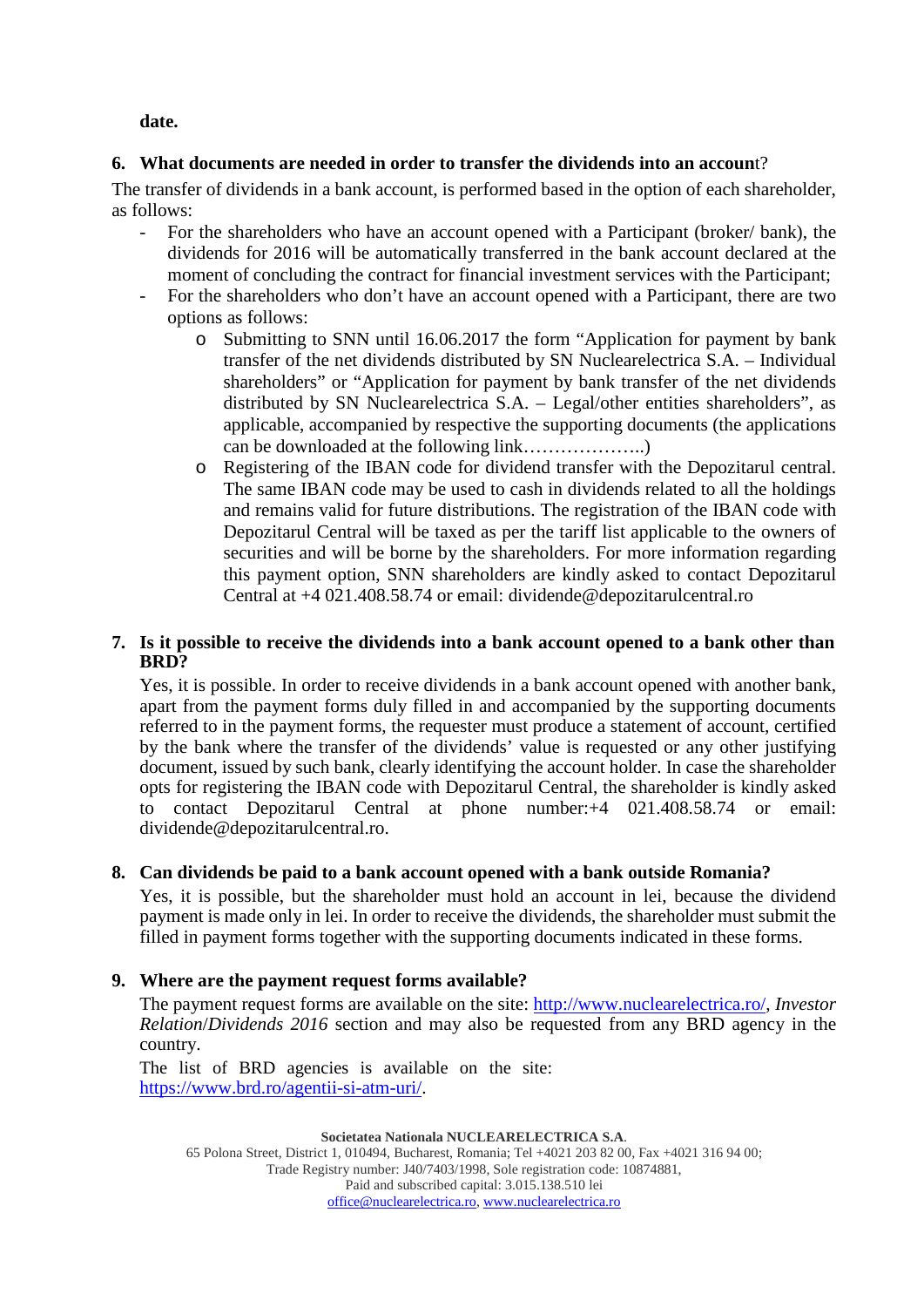### **10. How much time do I have to request the payment of the dividends for 2016?**

The payment of the net dividend for the year 2016 is subject to the general provisions of prescription, being prescriptible within 3 (three) years after the date the payment begins (28.06.2017), namely 29 June 2020.

# **11. How are net dividends computed?**

The total value of net dividends due to any SNN's shareholder is given by the number of shares held by such shareholder on the registration date (9June 2017), multiplied by the value per share of the gross dividend, approved by SNN' OGMS (0.33 lei/share) of 24 April 2017, out of which any withholding taxes are deducted, according to the relevant applicable tax rates stipulated by the law in force (the Fiscal Code and the Conventions for the avoidance of double taxation concluded between Romania and the state of residence of the non-resident shareholders, who present valid tax residency certificates).

### **12. When is the tax calculated?**

As per the provisions of the Romanian Fiscal Code in force, on the payment date, the withholding tax shall be deducted, as follows:

- **Resident natural persons shareholders:** standard tax of 5% applied to the gross amount of the dividends;
- **Non-resident natural persons shareholders:** the standard tax of 5% applied to the gross amount of the dividends or the more favorable tax resulted from the Convention for the avoidance of the double taxation concluded between Romania and the state of residence of the respective shareholder, for the non-resident natural person shareholders who present, until 16.06.2017, a valid tax residency certificate for the year of the dividends' payment, in original or legalized copy, with apostille/supra-authentication, if applicable, accompanied by the authorized translation (applicable for certificates in other languages than Romania), at SNN headquarters, 65 Polona street, district 1, Bucharest, postal code 010494, to the attention of the Communication and Public Relations Department;
- **Resident legal persons shareholders:** the standard tax of 5% applied to the gross amount of the dividends, with the exceptions provided in the Fiscal Code, which provide the tax exemption for certain legal resident legal persons;
- **Non-resident legal persons shareholders:** the standard tax of 5% applied to the gross amount of the dividends with the exceptions provided in the Fiscal Code which specify the exemption from the dividend tax of certain non-resident legal persons or the more favorable tax resulted from the Convention of avoidance of the double taxation concluded between Romania and the state of residence of the specific shareholder, for non-resident legal persons who present, until 16.06.2017 a valid tax residency certificate for the year of the dividends' payment, in original or legalized copy, with apostille/supra-authentication, if applicable, accompanied by the authorized translation (applicable for certificates in other languages than Romania), at SNN headquarters, 65 Polona street, district 1, Bucharest, postal code 010494, to the attention of the Communication and Public Relations Department;

The specific provisions regarding the application of the more favorable taxation quota are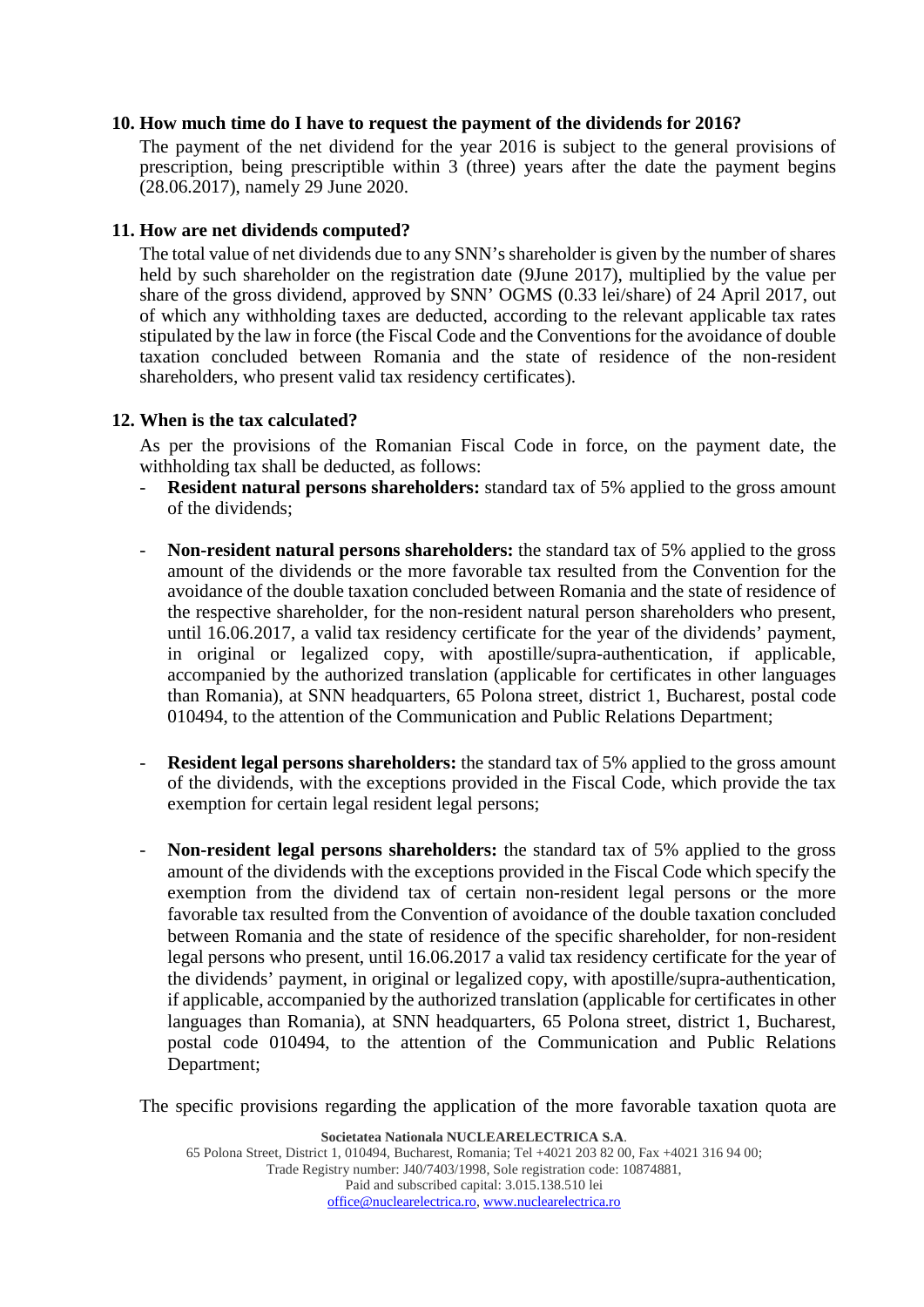provided in the Fiscal Code for the non-resident contributors of a member state of the European Union.

In case the tax residency certificate together with "the application for back transfer of the net dividends distributed by SNN – Legal persons/other entities" are presented after 16.06.2017, but not later than 15.12.2017, SNN will retain, on the payment date (28.06.2017), the standard dividend tax provided by the Romanian Fiscal Code, following that any remaining tax due to the shareholders be paid after the submission and verification of the documentation, if after the reception and verification it results that the shareholder is entitled to a lower rate of tax than the standard one provided by the Romanian Fiscal Code.

### **13. Will SNN withhold tax per dividend prior to dividend payment?**

Yes, the withholding tax per dividend shall be deducted prior to payment, at the legal tax rate, for all the situations that provide the retention of the dividend tax.

#### **14. Who bears the dividend payment related fees?**

The tax charged by Depozitarul Central S.A. which includes the bank fees charged by BRD for the payment of the net dividends in lei are borne by SNN. **BRD shall not charge the shareholders for any bank fee to pay the dividends in lei** for both cash payments and payments by bank transfer into accounts opened both in Romania and abroad.

#### **15. Can I receive shares instead of money for my dividends?**

**No,** dividends are received only in the form of money. If you want to purchase new shares, you can reinvest the amount received as dividend in new SNN shares by buying them directly from the market.

### **16. In case of a non-resident investor, should the dividends be declared in the statement of income in the country of tax residence?**

It is possible that the non-resident investors be required to declare dividends in the statements of income in their country of residence. Therefore, it is recommended that they seek specialized professional support related to tax obligations in their country of residence in relation with the dividends received from SN Nuclearelectrica SA.

#### **17. What is the procedure in case of the non-resident shareholders?**

For individual, legal and other entities shareholders who, on the registration date 09.06.2017, hold shares in Section II of the SNN Shareholders' Registry, in an account opened with a Participant, **the amounts due will be automatically paid by bank transfer** through the Depozitarul Central on behalf of SNN, on the payment date 28.06.2017, **in the Participant's account,** without presenting additional documents.

**Societatea Nationala NUCLEARELECTRICA S.A**. **The non-resident shareholders, who have bank accounts opened with the Participants (Broker/Custodian Bank) as well, respectively, those who don't have bank accounts opened with the Participants and opt for payment by bank transfer or through the payment agent BRDS Groupe Société Générale** and who wish for the application of the more favorable provisions of the Double Tax Treaty concluded between Romania and their country of residence, in the case that the non-resident shareholders benefit o a tax lower that 5%, must send or submit, either through the Participant if they have an account opened with a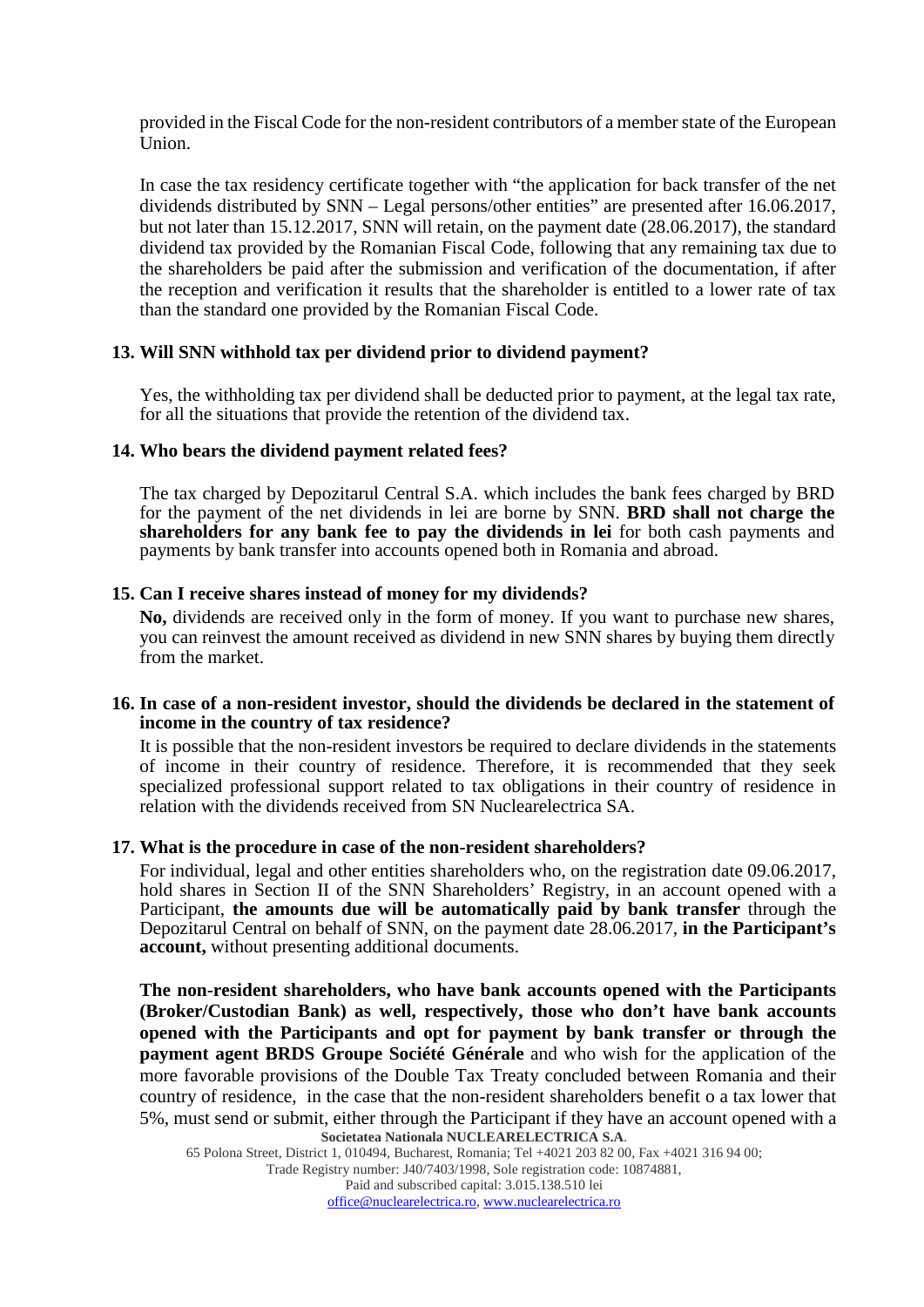Participant or directly, if they don't have an account opened with a Participant, at SN Nuclearelectrica S.A. headquarters on 65 Polona street, District 1, Bucharest, ZIP 010494, for the attention of the Communication and Investors Relations Department, until **16.06.2017**, **inclusive**, the valid tax residency certificate for the year of the dividend payment, **in original or legalized copy**, with apostille/supra-authentication, if applicable, accompanied by the authorized translation, as well as contact details for possible clarifications regarding the tax residency certificates. If after the verification of the tax residency certificate and the more favorable provisions of the Double Tax Treaty it results that a more favorable rate, provided in the Double Tax Treaty, may be applied, then on the payment date, the shareholders will receive the net dividends with the application of that quota. Otherwise, SNN will retain the standard dividend tax provided by the Romanian Fiscal Code.

In case the tax residency certificate together with "the application for back transfer of the net dividends distributed by SNN – Legal persons/other entities" are presented after **16.06.2017, but not later than 15.12.2017, SNN will retain, on the payment date (28.06.2017), the standard dividend tax provided by the Romanian Fiscal Code, following that any remaining tax due to the shareholders be paid after the submission and verification of the documentation (within the term of the fiscal prescription, respectively, of the dividend payment),** if after the reception and verification it results that the shareholder is entitled to a lower rate of tax than the standard one provided by the Romanian Fiscal Code.

As per the Law no. 207/2015 regarding the Fiscal Procedure Code as well as the Law no. 3249/03.11.2016 regarding the modification and update of the Order of the President of the Fiscal Administration National Agency no. 3698/2015 for the approval of the contributors fiscal registration documentation and of the fiscal obligations types which form the legal vector, **SNN non-resident natural and legal person shareholders have the obligation to fiscally register in Romania, by submitting the Fiscal Registration Declaration 015 (for non-resident legal persons shareholders) and 030 (for non-resident natural persons shareholders) to the competent fiscal authority in Romania, in order to obtain the fiscal registration code.**

Additional information regarding these declarations and the fiscal registration code can be found the in notice regarding the payment of dividends for the year 2016.

**19. Can the shareholders who have accounts opened with the Participants cash in their dividends in cash/bank transfer at BRD cash desks?** 

No, all the shareholders who have accounts opened with the PARTICIPANTS, **cannot** cash in their dividends in cash/bank transfer at BRD cash desks.

For individual, legal and other entities shareholders who, on the registration date 09.06.2017, hold shares in Section II of the SNN Shareholders' Registry, in an account opened with a Participant, **the amounts due will be automatically paid by bank transfer** through the Depozitarul Central on behalf of SNN, on the payment date 28.06.2017, **in the Participant's account**, without presenting additional documents.

#### **20. What is the General Meeting of Shareholders (GMS)?**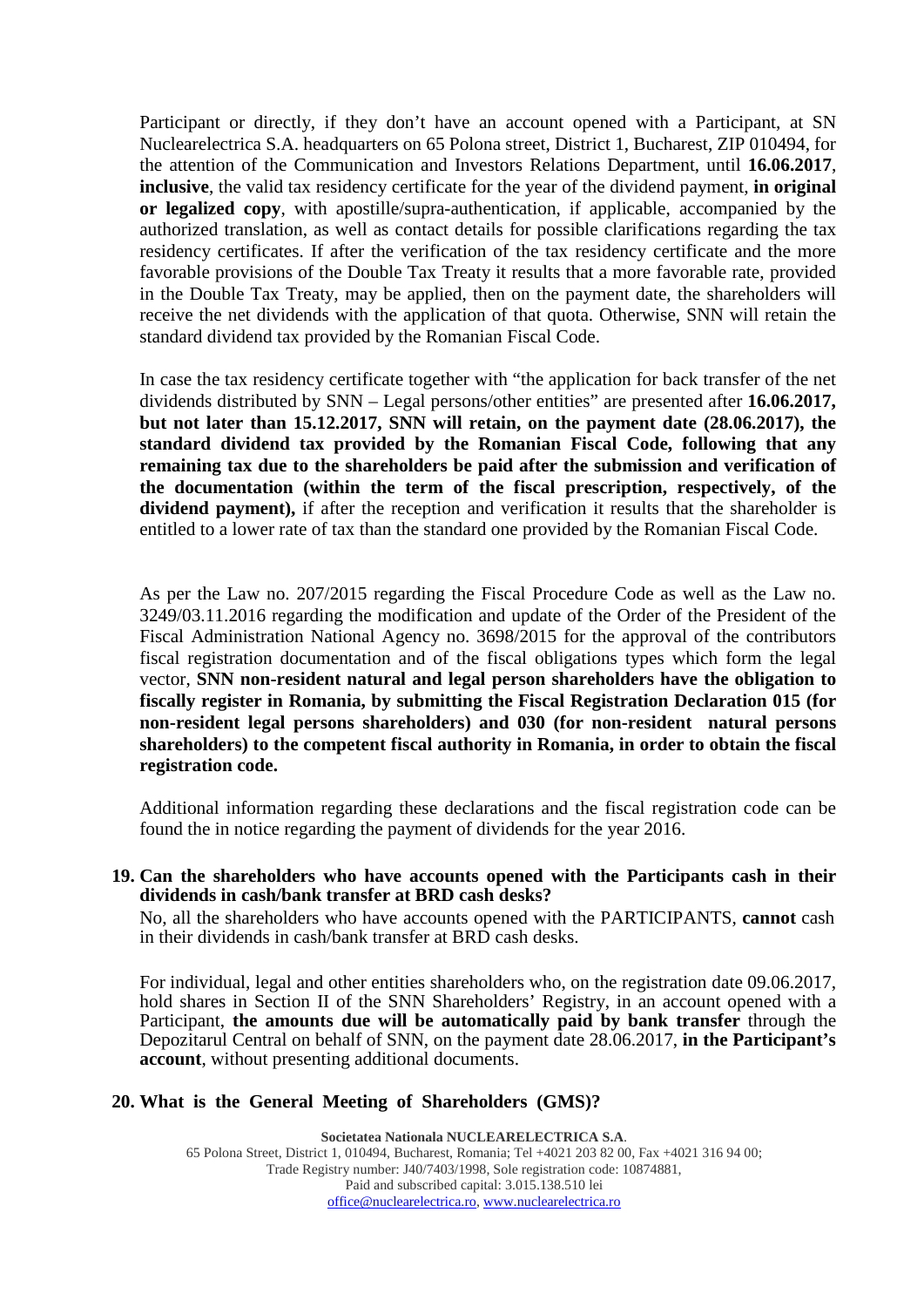The General Meeting of Shareholders (GMS) is the company's main body of corporate governance, that decides on the company's activity, economic and business policy. The General Meetings of Shareholders may be Ordinary and Extraordinary. GMS is convened by the Board of Directors whenever necessary, in accordance with the legal provisions and with the Articles of Incorporation or at the request of shareholders representing, individually or collectively, at least 5% of the share capital, and provided that the request contains provisions which fall under the assembly's obligations and responsibilities. Only the shareholders registered in the company's Register of the Shareholders on the reference date are entitled to participate and vote in the General Meeting of Shareholders.

### **21. What is the reference date?**

The reference date is the calendar date set by SNN's management based on the applicable regulations and provided in the GMS's convening notice for identifying the shareholders who will attend and vote within the GMS. Only the shareholders registered in the Register of the Shareholders on the reference date are entitled to attend and vote within such General Meetings of Shareholders. The reference date is subsequent to the date of the convening notice publication. The reference date for the GMS convened on 24 April 2017 was 13 April 2017.

### **22. What is the registration date?**

The registration date is the calendar date set by GMS and it serves to identify the shareholders who are going to benefit from dividends or other rights and who are affected by the GMS's resolutions. The registration date is subsequent to the date of the General Meeting of Shareholders by at least 10 working days. The registration date set by SNN' GMS dated 24 April 2017, which approved the dividend distribution for 2016, is 9 June 2017.

# **23. Can dividends be received on behalf of another person?**

In case of shareholders who do not present in person, but **empower a different person** for such purposes, the dividends shall be paid to the respective empowered person based on the following documents: special power of attorney legalized by a public notary, which contains the mandate to receive the dividends issued by no more than 3 years before the payment date, except where the power of attorney has a duration of more than 3 years and is still valid on the date of payment  $+1$  certified as a "true copy" photocopy (the photocopy will be retained) and the identification document of the representative  $+1$  certified as a "true copy" photocopy (the photocopy will be retained).

As per the new legal provisions, payments shall not be authorized based on **certificates of inheritance** and neither to the shareholders whose identification data does not match the documents presented at the cash desk or the ones registered with the payment agent. In case the Shareholders' Registry on 09.06.2017 includes deceased persons, the dividends will be paid only after the request of the heir(s) and the registration at the Depozitarul Central of the direct transfer of ownership on the securities as an effect of succession, as per the legal applicable regime, as well as after the update of the information in the registry of the payment agent, following the request of Depozitarul Central. In case a shareholder is not included in the shareholders' database owned by the payment agent BRD, the shareholder is kindly asked to contact Depozitarul Central in order to remedy the situation.

#### **24. When can the payment forms be transmitted?**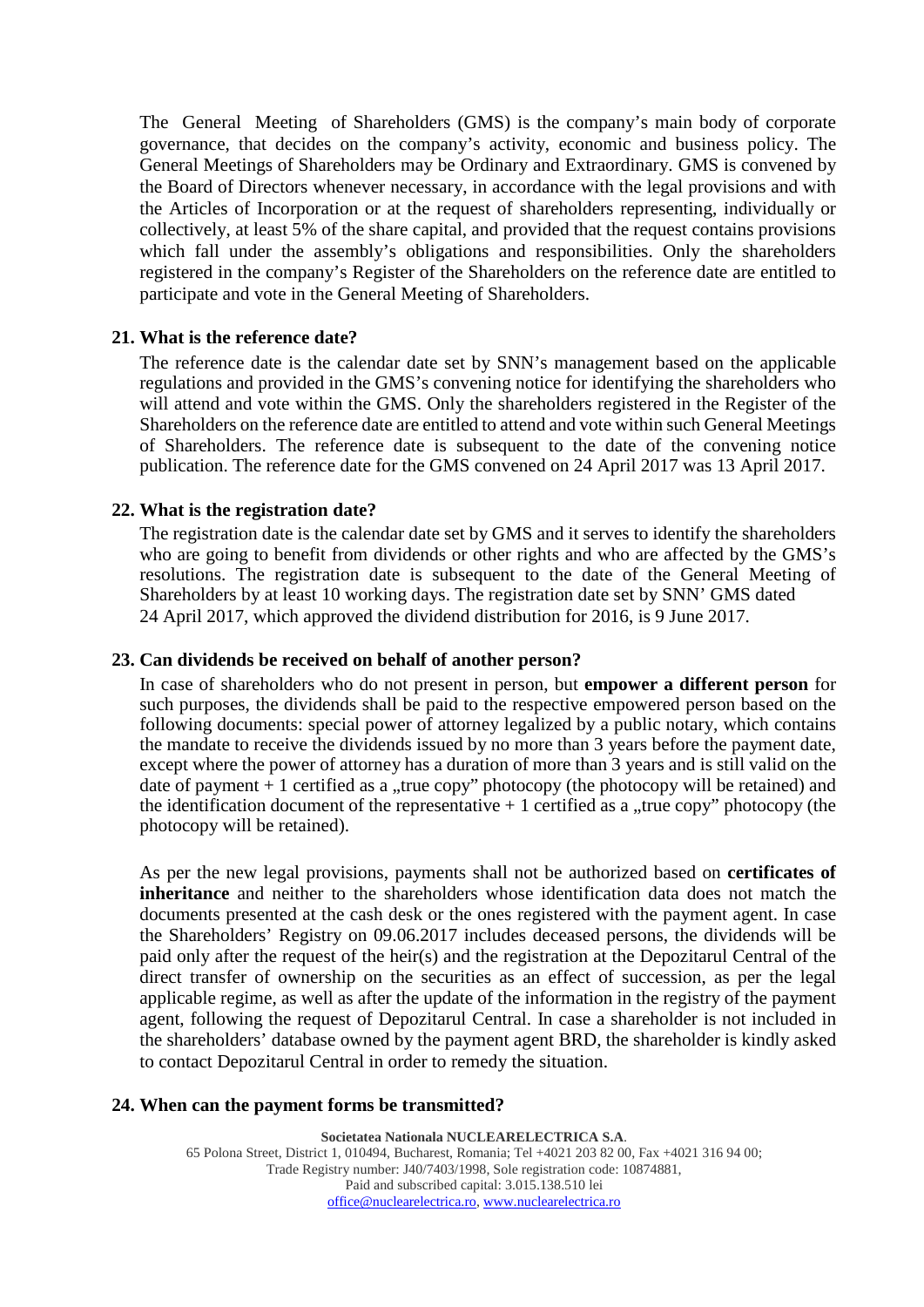As of June 28, 2017 you may come at BRD desks to request payment in cash or by bank transfer. The requests for payment into a bank account can also be transmitted before such date, by mail, to Directia Titluri - BRD METAV- Corp A2, Str. Bihar nr. 67- 77, sector 1, Bucharest, Romania, in which case all documents provided in the payment forms must be submitted in legalized copy except the ascertaining certificate from the Trade Register Office (original or copy). In all cases, the payment of dividends for the year 2016 is made by BRD starting with 28 June 2017.

The "Application for payment by bank transfer of the net dividends distributed by SN Nuclearelectrica S.A. – Individual shareholders" and the "Application for payment by bank transfer of the net dividends distributed by SN Nuclearelectrica S.A. – Legal/other entities shareholders" may be accessed on SNN's website in the Investor relations/2016 Dividends section or on the website of BRD [www.brd.ro](http://www.brd.ro/) or can be requested at any BRD desk in Romania.

# **25. How long after submitting the payment request is the payment of net dividends made?**

BRD shall make the net dividend payment within maximum two banking days (or ten banking days in case of non-resident shareholders who submit certificates of tax residence) from the date BRD receives the payment request accompanied by the complete and accurate supporting documents. The crediting date of the shareholders' bank accounts depends on the inter-banking circuit and on the correspondent banks chain.

# **26. What should I do if I do not get the money within the time specified in the payment forms?**

In this case you should directly contact BRD, which will investigate the situation without charging any cost or fee. Further information may be requested from BRD at the following email address: *titluri@brd.ro* or at the following phone numbers: 021.200.83.87 or 021.200.83.72.

# **27. What should I do if the amount received does not correspond to the number of shares I own?**

If you received an amount different from the expected one based on the number of shares you hold, then you should contact the Central Depository to request a statement of account on the registration date of June 9, 2017. This statement of account will confirm the number of shares owned, so that you can calculate the amount corresponding to the net dividend you are entitled to. If the amount still does not match, you can contact BRD at the e-mail address: titluri@brd.ro or at the following phone numbers: +4 021.200.83.87 or +4 021.200.83.72 or at SNN's e-mail address: investor.relations@nuclearelectrica.ro or phone number: +4 021.203.13.14.

Useful contact details:

**Societatea Nationala Nuclearelectrica SA Communication and Investor Relations Department** Phone: +4 021.203.13.14 Email: [investor.relations@nuclearelectrica.ro](mailto:investor.relations@nuclearelectrica.ro)